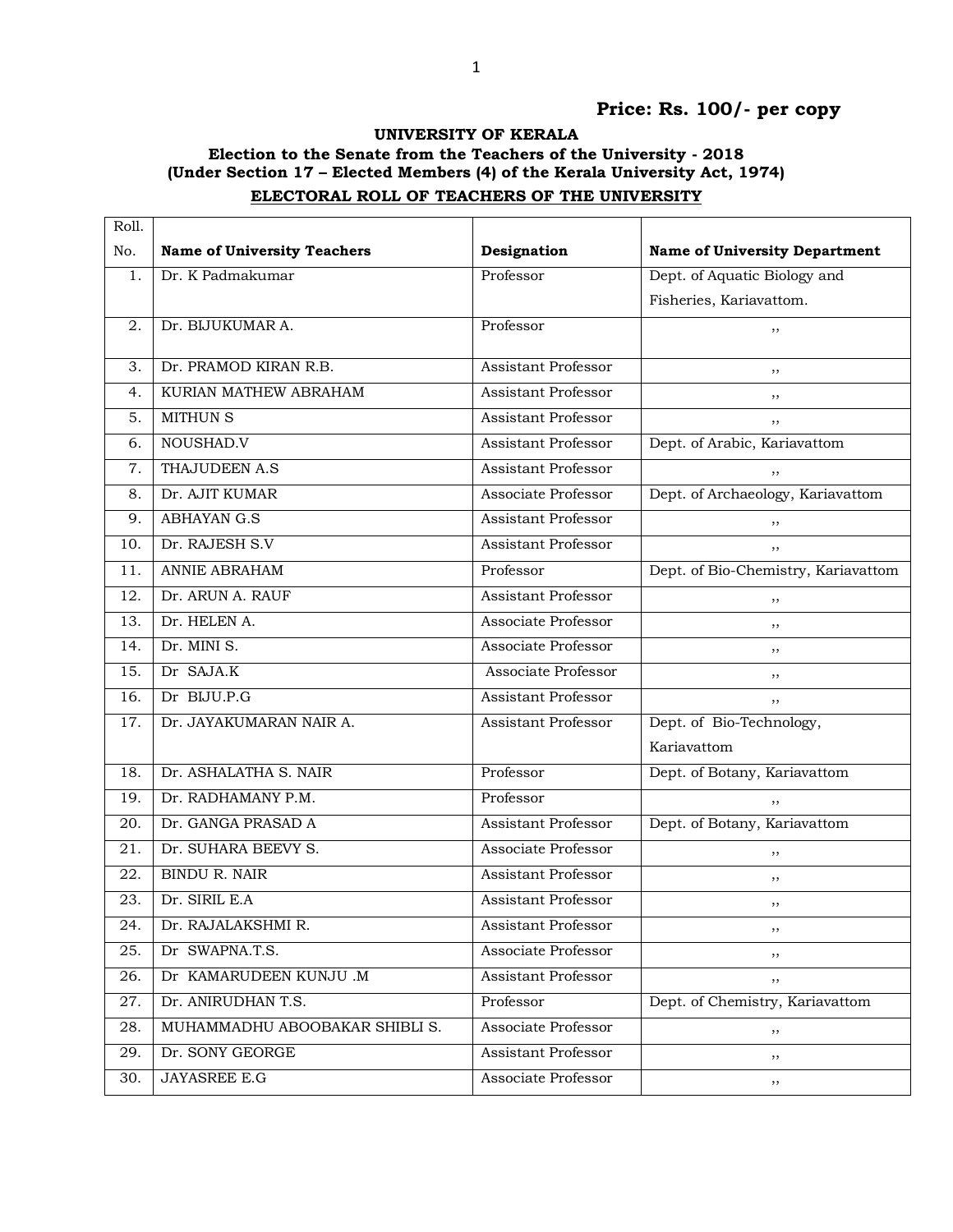| 31.               | <b>ANI DEEPTHI</b>           | <b>Assistant Professor</b> | ,,                                            |
|-------------------|------------------------------|----------------------------|-----------------------------------------------|
| 32.               | Dr. SUNEESH C.V              | <b>Assistant Professor</b> | ,,                                            |
| 33.               | Dr. GANESH.C                 | Professor                  | Dept of Commerce, Kariavattom                 |
| 34.               | RESIA BEEGAM S.              | Professor                  | ,,                                            |
| 35.               | RAJU G.                      | Professor                  | ,,                                            |
| 36.               | <b>GABRIEL SIMON THATTIL</b> | Associate Professor        | ,,                                            |
| 37.               | AJI S.                       | <b>Assistant Professor</b> | Dept of Computer science,<br>Kariavattom      |
| 38.               | MUHAMMAD NOORUL MUBARAK D.   | <b>Assistant Professor</b> | ,,                                            |
| 39.               | PHILOMINA SIMON              | <b>Assistant Professor</b> | ,,                                            |
| 40.               | Dr. MOHANACHANDRAN NAIR P.   | Professor                  | Dept of Demography, Kariavattom               |
| 41.               | PREETHI K.                   | Assistant Professor        | ,,                                            |
| 42.               | Dr. ABDUL SALIM.A            | Professor                  | Dept of Economics, Kariavattom                |
| 43.               | Dr. PRASAD A.K.              | Associate Professor        | ,,                                            |
| 44.               | Dr. MANJU S. NAIR            | Associate Professor        | ,,                                            |
| 45.               | SIDDIK.R                     | <b>Assistant Professor</b> | ,,                                            |
| 46.               | Dr. ANITHA.V                 | Associate Professor        | Dept of Economics, Kariavattom                |
| 47.               | Dr. THERESA SUSAN A.         | Associate Professor        | Dept of Education, Thycadu                    |
| 48.               | Dr. GEETHA JANET VITUS       | <b>Assistant Professor</b> | ,,                                            |
| 49.               | Dr. ASHA J.V.                | <b>Assistant Professor</b> | ,,                                            |
| 50.               | BINDU D.                     | <b>Assistant Professor</b> | ,,                                            |
| $\overline{51}$ . | Dr. BINDU R.L.               | Associate Professor        | ,,                                            |
| 52.               | Dr SAMEER BABU.M.            | Assistant Professor        | ,,                                            |
| 53.               | <b>SINDHYAV</b>              | <b>Assistant Professor</b> | ,,                                            |
| 54.               | Dr DIVYA C SENAN.            | <b>Assistant Professor</b> | ,,                                            |
| 55.               | Dr. JAYASREE G.S.            | Professor                  | Institute of English, Palayam                 |
| 56.               | <b>JAMUNA B.S.</b>           | Professor                  | ,,                                            |
| 57.               | MEENA T. PILLAI.             | Professor                  | ,,                                            |
| 58.               | Dr. HARIHARAN B.             | Professor                  | ,,                                            |
| 59.               | Dr. SUJA KURUP P.L           | Assistant Professor        | ,,                                            |
| 60.               | VISHNU NARAYANAN             | <b>Assistant Professor</b> | ,,                                            |
| 61.               | Dr. LAKSHMI SUKUMAR          | <b>Assistant Professor</b> | ,,                                            |
| 62.               | Dr. SABU JOSEPH              | Associate Professor        | Dept of Environmental Science,<br>Kariavattom |
| 63.               | Dr. JAYA D.S.                | Associate Professor        | ,,                                            |
| 64.               | Dr. SALOM GNANA THANGA V.    | Associate Professor        | ,,                                            |
| 65.               | MANOJ CHANGAT                | Professor                  | Dept of Futures Studies,<br>Kariavattom       |
| 66.               | SATHEESH KUMAR.K             | Assistant Professor        | ,,                                            |
| 67.               | THARA PRABHAKARAN            | <b>Assistant Professor</b> | ,,                                            |
| 68.               | Dr CHRISTABELL P.J           | <b>Assistant Professor</b> | ,,                                            |
| 69.               | Dr .BINOJ KUMAR R.B.         | Associate Professor        | Dept of Geology, Kariavattom                  |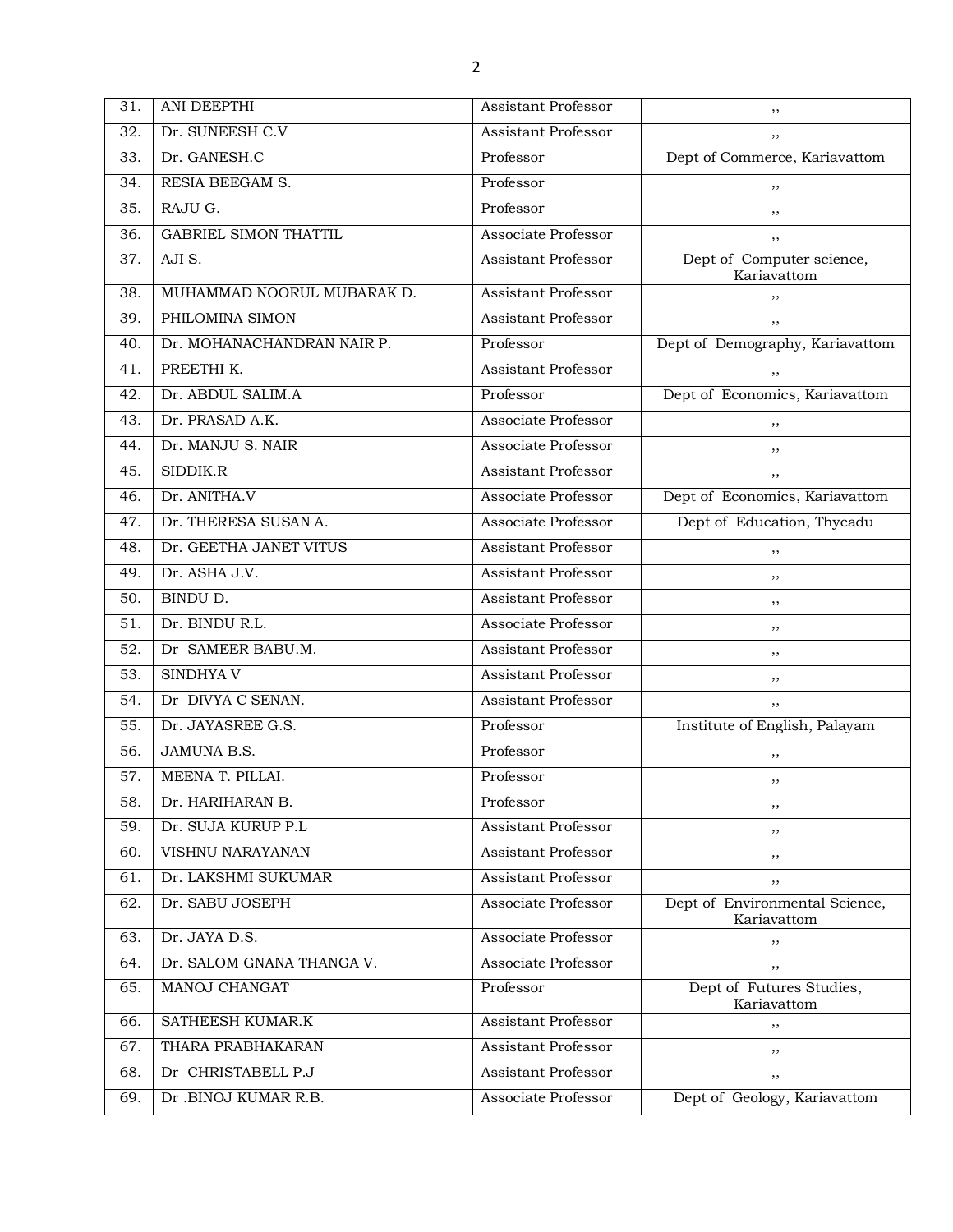| 70.  | Dr .RAJESH REGHUNATH   | <b>Assistant Professor</b> | Dept of Geology, Kariavattom             |
|------|------------------------|----------------------------|------------------------------------------|
| 71.  | Dr. SHAJI E            | <b>Assistant Professor</b> | ,,                                       |
| 72.  | KUMAR S.N.             | <b>Associate Professor</b> | ,,                                       |
| 73.  | PRADEEP KUMAR A.P.     | Associate Professor        | ,,                                       |
| 74.  | <b>SAJIN KUMAR K.S</b> | <b>Assistant Professor</b> | ,,                                       |
| 75.  | Anilkumar.Y            | <b>Assistant Professor</b> | ,,                                       |
| 76.  | Dr. JAYACHANDRAN R     | Associate Professor        | Dept of Hindi, Kariavattom               |
| 77.  | Dr. SUCHITH C.S.       | <b>Assistant Professor</b> | ,,                                       |
| 78.  | Dr. SATHISH V.         | <b>Associate Professor</b> | Dept of History, Kariavattom             |
| 79.  | <b>SAJNA A</b>         | <b>Assistant Professor</b> | ,,                                       |
| 80.  | Dr JINIMON P           | <b>Assistant Professor</b> | ,,                                       |
| 81.  | AJAYAKUMAR P.P.        | Professor                  | School of Distance Education,<br>Palayam |
| 82.  | Dr.ASHA V              | Professor                  | ,,                                       |
| 83.  | Dr.ZEENATH K.S.        | Associate Professor        | ,,                                       |
| 84.  | Dr. SHEEJA S.R.        | <b>Assistant Professor</b> | ,,                                       |
| 85.  | Dr. UNNIKRISHNAN A.M.  | <b>Assistant Professor</b> | ,,                                       |
| 86.  | Dr. AJITHA S.          | <b>Assistant Professor</b> | ,,                                       |
| 87.  | LAL C.A                | Associate Professor        | ,,                                       |
| 88.  | Dr NAZEEB S            | <b>Assistant Professor</b> | ,,                                       |
| 89.  | Dr SURESH KUMAR K S    | <b>Assistant Professor</b> | ,,                                       |
| 90.  | Dr BALU B              | <b>Assistant Professor</b> | ,,                                       |
| 91.  | MUSHTHAQ AHAMMED K     | <b>Assistant Professor</b> | ,,                                       |
| 92.  | Dr VASANTHAGOPAL R     | <b>Assistant Professor</b> | ,,                                       |
| 93.  | ROSE MARY GEORGE       | <b>Assistant Professor</b> | ,,                                       |
| 94.  | <b>INDU K.V</b>        | <b>Assistant Professor</b> | ,,                                       |
| 95.  | Dr RAJAN T.K           | <b>Assistant Professor</b> | ,,                                       |
| 96.  | Dr DEEPAK K.R          | <b>Assistant Professor</b> | ,,                                       |
| 97.  | Dr SUJA S              | <b>Assistant Professor</b> | ,,                                       |
| 98.  | Dr VENUMOHAN S         | <b>Assistant Professor</b> | ,,                                       |
| 99.  | Dr SHAJI.A.            | <b>Assistant Professor</b> | ,,                                       |
| 100. | Dr CHANDRASEKAR K.S.   | Professor                  | Institute of Management in Kerala,       |
|      |                        |                            | Kariavattom                              |
| 101. | Dr AMBEESHMON.S.       | Assistant Professor        | ,,                                       |
| 102. | AMPOTTI A.K.           | <b>Assistant Professor</b> | Dept of Islamic Studies,<br>Kariavattom  |
| 103. | ASHARAF A.             | <b>Assistant Professor</b> | ,,                                       |
| 104. | DR HARIKUMAR M.S       | <b>Assistant Professor</b> | Dept of Journalism, Kariavattom          |
| 105. | MAGGIE J               | <b>Assistant Professor</b> | ,,                                       |
| 106. | <b>SURESH K.S</b>      | Assistant Professor        | $, \,$                                   |
| 107. | Dr LALMOHAN.P          | Assistant Professor        | $, \,$                                   |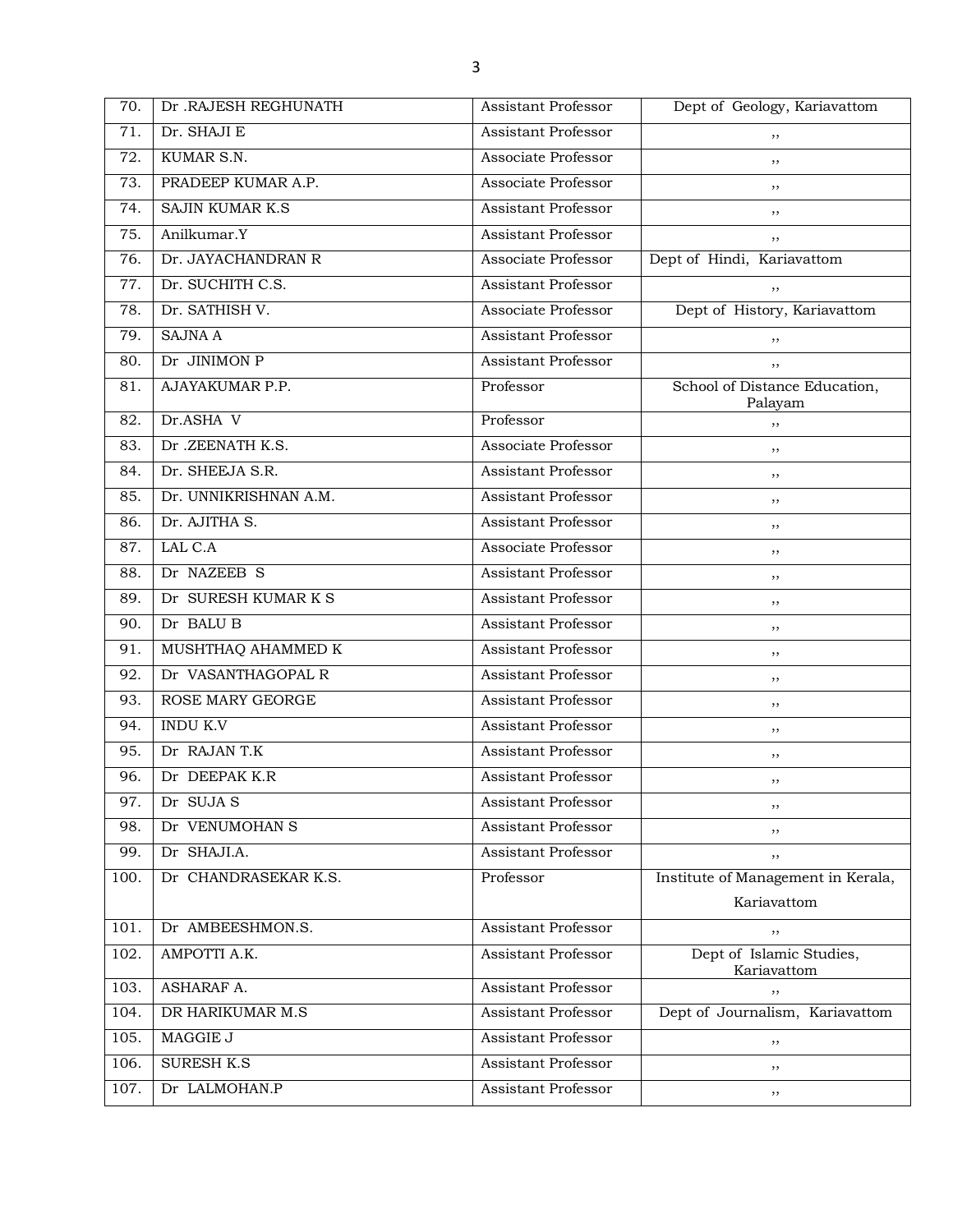| 108. | Dr .BISMI GOPALAKRISHNAN  | Assistant Professor        | Dept of LAW, Kariavattom                            |
|------|---------------------------|----------------------------|-----------------------------------------------------|
| 109. | SINDHU THULASEEDHARAN.    | Assistant Professor        | Dept of LAW, Kariavattom                            |
| 110. | Dr MINI DEVI B            | Assistant Professor        | Dept of Library and Information<br>Science, Palayam |
| 111. | Dr. KUNJAMMA S.           | <b>Assistant Professor</b> | Dept of Linguistics, Kariavattom                    |
| 112. | Dr .SHANAVAS S.A.         | <b>Assistant Professor</b> | ,,                                                  |
| 113. | Dr DARWIN L               | <b>Assistant Professor</b> | ,,                                                  |
| 114. | Dr PREMAS                 | <b>Assistant Professor</b> | ,,                                                  |
| 115. | PADMA RAO G.              | Professor                  | Dept of Malayalam, Kariavattom                      |
| 116. | Dr. PRASAD C.R.           | Professor                  | ,,                                                  |
| 117. | Dr .SASIKUMAR B.V         | Associate Professor        | ,,                                                  |
| 118. | Dr SHIFA S                | Associate Professor        | ,,                                                  |
| 119. | Dr SHEEBA M KURIAN        | <b>Assistant Professor</b> | $, \,$                                              |
| 120. | Dr SIDDEEK M.A            | <b>Assistant Professor</b> | ,,                                                  |
| 121. | Dr SEEMA JEROME           | <b>Assistant Professor</b> | ,,                                                  |
| 122. | Dr. SURESH SINGH G.       | Professor                  | Dept of Mathematics, Kariavattom                    |
| 123. | Dr. RAMESH KUMAR P.       | <b>Assistant Professor</b> | Dept of Mathematics, Kariavattom                    |
| 124. | THALMI B.                 | Assistant Professor        | ,,                                                  |
| 125. | MANJU V.N                 | <b>Assistant Professor</b> | ,,                                                  |
| 126. | Dr MAHADEVAN PILLAI V.P   | Professor                  | Dept of Opto-Electronics,<br>Kariavattom            |
| 127. | Dr GOPCHANDRAN K.G.       | Associate Professor        | ,,                                                  |
| 128. | Dr. YAMUNA A.             | <b>Assistant Professor</b> | ,,                                                  |
| 129. | DR SUDHEER S.K            | <b>Assistant Professor</b> | ,,                                                  |
| 130. | SANKARARAMAN S            | Assistant Professor        | ,,                                                  |
| 131. | Dr REJANI R S             | <b>Assistant Professor</b> | ORI & MSS Library, Kariavattom                      |
| 132. | Dr SAINABA M              | Assistant Professor        | ,,                                                  |
| 133. | Dr BEENA ISAAC            | Associate Professor        | Dept of Philosophy, Kariavattom                     |
| 134. | Dr BINU G BHEEMNATH       | <b>Assistant Professor</b> | , ,                                                 |
| 135. | Dr .BIJU V.               | Assistant Professor        | Dept of Physics, Kariavattom                        |
| 136. | <b>JAWAHAR I.N.</b>       | <b>Assistant Professor</b> | ,,                                                  |
| 137. | Dr SIBI K. S              | <b>Assistant Professor</b> | ,,                                                  |
| 138. | Dr SUBODH G               | <b>Assistant Professor</b> | ,,                                                  |
| 139. | Dr. RAJU S.               | Professor                  | Dept of Politics, Kariavattom                       |
| 140. | <b>SHAJI VARKEY</b>       | Associate Professor        |                                                     |
| 141. | SAJAD IBRAHIM K.M.        | Associate Professor        | ,,                                                  |
| 142. | Dr. JOSUKUTTY C.A.        | Assistant Professor        | ,,                                                  |
| 143. | ANU UNNY                  | Assistant Professor        | $, \,$                                              |
| 144. | Dr SURESH R               | <b>Assistant Professor</b> | $, \,$                                              |
| 145. | Dr JOSEPH ANTONY          | <b>Assistant Professor</b> | $, \,$                                              |
| 146. | Dr SAMUEL JACOB KURUVILLA | Assistant Professor        | ,,                                                  |